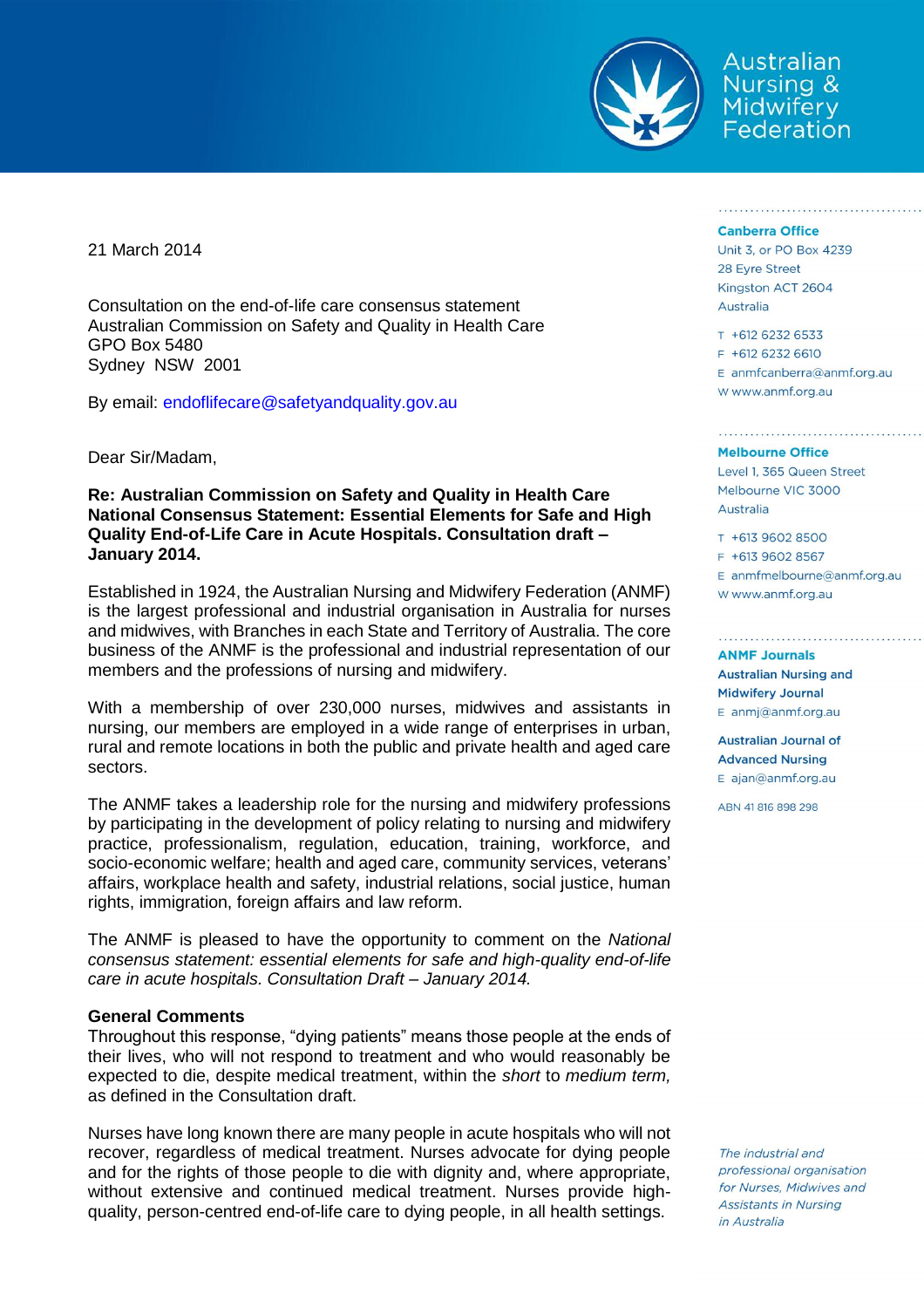

Australian Nursing & **Midwifery** Federation

In recent years, a focus on rescuing the deteriorating person has developed in acute hospitals. This focus is addressed in the *National Consensus Statement: Essential Elements for Recognising and Responding to Clinical Deterioration*. The rescue of the deteriorating person approach has resulted in policies and protocols leading to continued medical treatment of people who are dying and will not benefit from being continually subjected to reversible deterioration protocols.

The ANMF notes the *Safety and quality of end-of-life care in acute hospitals A background paper* (Background paper)*.* This Background paper recognises the different approaches to the dying person by various health professionals, in particular, the differences in approach between nurses and doctors. We commend the Commission for this document. In our view, it honestly and accurately describes the frustration and distress of nurses who find themselves involved in highly interventionist and often futile treatment of people who are dying.

## **Specific comments**

There is mention in the Consultation draft of its overlap with other Australian Commission on Safety and Quality in Health Care statements and standards

"There are significant overlaps between this document, the *National Consensus Statement: Essential Elements for Recognising and Responding to Clinical Deterioration,* and *National Safety and Quality Health Service (NSQHS) Standard 9*.

p. 8, National Consensus Statement: Essential Elements for Safe and High Quality Endof-Life Care in Acute Hospitals

However the Consultation draft offers only limited commentary, no suggestions or draft plan as to how the very different nature and intent of these documents may be

a) reconciled and

b) implemented, side by side, in the clinical setting

It would appear the Consultation draft has its major focus on medical practitioners. There are, however, many acknowledgments throughout the Consultation paper of nurses' roles and nursing care, including direct quotes and vignettes from nurses. We commend the Commission on this commentary.

At pp.21-22 of the Consultation draft, the ANMF makes a number of points on items under the heading **Responding to concern**. The ANMF agrees with each of the Key points and applauds, in particular, the first Key point

*It should be as easy to access support of appropriate end-of-life care as it is to escalate care for reversible deterioration*

p. 21 National Consensus Statement: Essential Elements for Safe and High Quality Endof-Life Care in Acute Hospitals

In our view, points 5.4 5.5, 5.6, and 5.7 have inherent contradictions and do not support the stated aim of ease of escalation to end-of-life-care. Point 5.4 rightly recognises the need for consultation on unmet care needs of the dying

### **Canberra Office**

Unit 3, or PO Box 4239 28 Eyre Street Kingston ACT 2604 Australia

T +612 6232 6533 F +612 6232 6610 E anmfcanberra@anmf.org.au

W www.anmf.org.au

#### **Melbourne Office**

Level 1, 365 Queen Street Melbourne VIC 3000 Australia

T +613 9602 8500 F +613 9602 8567 E anmfmelbourne@anmf.org.au W www.anmf.org.au

**ANMF Journals Australian Nursing and Midwifery Journal** E anmi@anmf.org.au

**Australian Journal of Advanced Nursing**  $E$  ajan@anmf.org.au

ABN 41816898298

The industrial and professional organisation for Nurses, Midwives and **Assistants in Nursing** in Australia